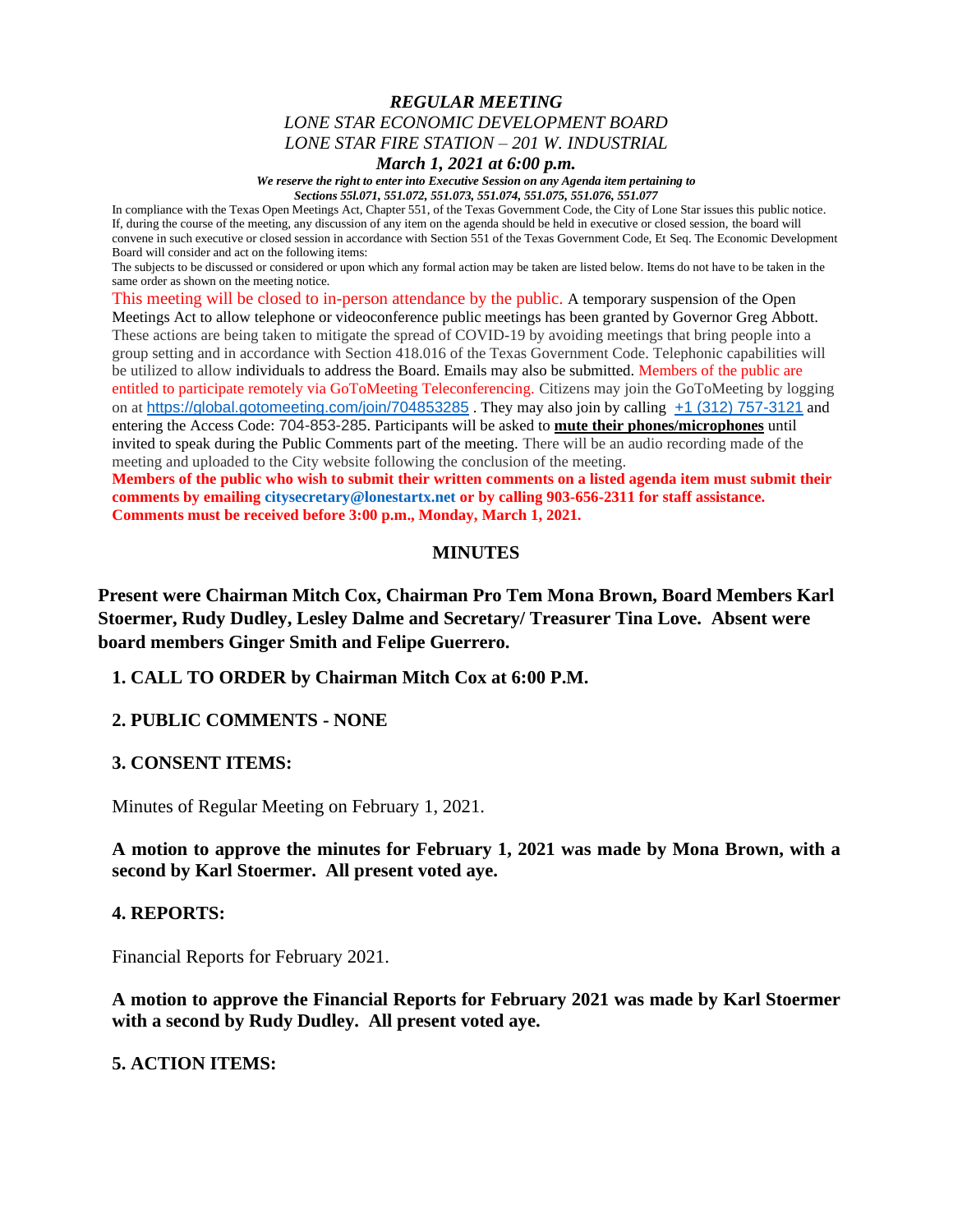5-1: Review, discussion and possible action regarding the pavilion cover for the new basketball court at City Park (tabled from previous meeting).

**An estimated base price for a 40' x 40' pavilion is \$20,000 plus approximately \$5,000 per leg, which total cost can exceed \$50,000. A standard high school basketball court is 84' x 50' which is the suggested size for the new basketball court. We need to consider installing lights with a timer if the pavilion is used for other activities such as weddings or family gatherings. Additional research is necessary. No actions taken. Item tabled.** 

# **A motion to table the pavilion cover was made by Rudy Dudley with a second by Mona Brown. All present voted aye.**

5-2: Review, discussion and possible action regarding the drainage at City Park (written proposal or updates).

**Pending proposal and updates. No actions taken.** 

# **A motion to table the drainage at City Park was made by Rudy Dudley with a second by Mona Brown. All present voted aye.**

5-3: Review, discussion and possible action regarding bids for pier repair or pier replacement (tabled from previous meeting)

**Pending proposal and updates. No actions taken.**

# **A motion to table the pier repairs was made by Mona Brown with a second by Karl Stoermer. All present voted aye.**

5-4: Review, discussion and possible action regarding Edgemont City Park.

**The sign advertising the Edgemont City Park was picked up today and will be placed near the park's future location. The EDC is awaiting grant moneys to proceed with the park. No actions taken.**

# **A motion to table the Edgemont City Park was made by Rudy Dudley with a second by Mona Brown. All present voted aye.**

5-5: Review, discussion and possible action regarding Park Grants.

## **No updates. No action taken.**

5-6: Review, discussion and possible action regarding Christmas lights.

**Discussed Christmas lights that were broken when placed in storage by city employees. The EDC will see if they can find someone in the future to put up, take down, and store the lights. No action taken. Item tabled.**